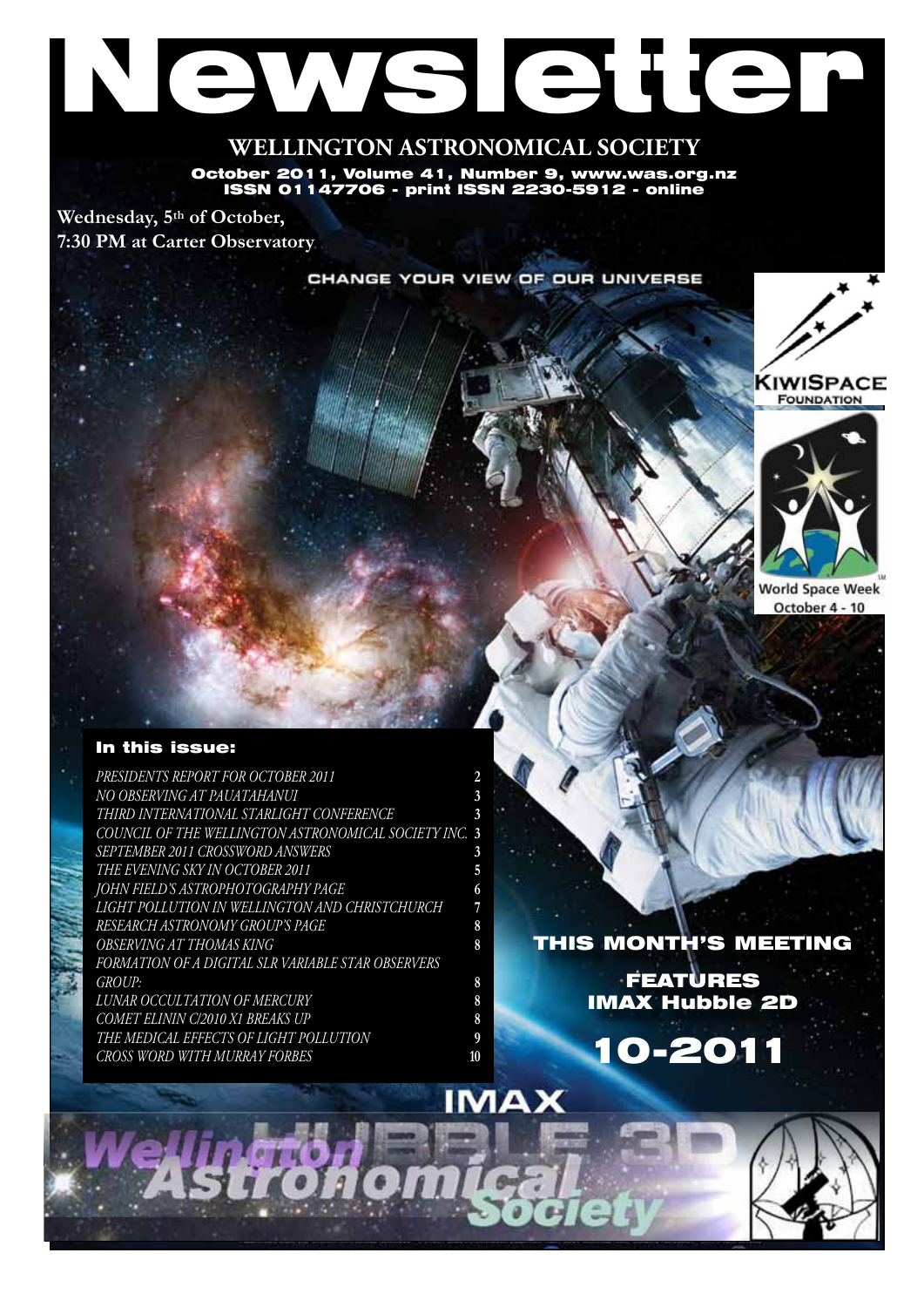

# Presidents Report for October 2011



SUBS ARE NOW DUE Please pay early. You should have received a subscription reminder by email or post.

Due to increasing costs of printing and postage subscription fees have been increased but a discount of \$20 will be given if you are happy to receive your newsletter by e-mailed links to download from our website.

It is time to start thinking about the WAS AGM and whether you would like to stand on the Council as it is now time for a change.

- **Forms will be available**
- **at the meeting for:**
- **Paying subscriptions.**
- **New Membership and**
- **Nomination to Council.**

**Membership Survey** This coming meeting is going to be one of the largest meetings we have held, we have had a request from Carter Observatory and KiwiSpace to run the Hubble Film as our meeting falls in the middle of 'World Space Week October 4 - 10'. This film is a first for NZ and is not allowed to be shown in public cinemas

and the Wellington Astronomical Society is privileged to be able to screen this film which has not been shown anywhere else in NZ. Duration of the films is 44 minutes. We allowed for 40 of our members and 40 general public

to attend. However general public will be encouraged to pay a Koha for this privilege and there will still be a general Koha for the supper which will follow the

film. Members coming to the meeting will have their names checked off and as will public who are attending. There will be members of WAS running the Front Desk at Carter from 6pm. The October meeting was to have been Professor Matt

Visser from Victoria University but a request from Carter and KiwiSpace has seen this talk postponed until next year. Matt is ok with this change.

Last month's DVD entitled 'Journey to the Edge of the Universe' was very good and enjoyed by all the members who attended.

**The WAS council has received a nomination for a Life Member we will discuss more about this in the next newsletter as this nomination has to go to a full meeting and will therefore be presented at the AGM in November.**

The Research Group is now going from strength to strength with another area of research about to be introduced.

Memorandum of Understanding (MOU) agreement between WAS and Carter Observatory was emailed around the council members as it was required to be signed and returned. It enables WAS to use the rooms for no charge provided that we continue to provide assistants on public viewing nights and that we have a Carter staff member at our meetings to lock up. If we do not have a WAS Carter staff member on hand WAS has to pay for a Carter staff member to be available to lock up.

Next month will be the WAS AGM and we have invited Gary Sparks from President of the Napier Astronomical Society to present to us his fascinating presentation about Space Stamps. This talk will be similar to the talk he presented at the recent RASNZ conference in Napier.

We are still trying to get our 6" dobsonians returned so that they can be checked. So if you have one we would like it returned at the next meeting. I have already have two returned. We have other members waiting for these telescopes. The society has bought two Barlow Lens which are available to go with the WAS Dobby's.

The WAS Library is about to get a makeover with Lesley Hughes who had volunteered to sort out so that we only keep what is necessary. The Old Sky & Telelescope Magazines along with the Old Astronomy magazines with be either given away to members or donated to a school. Older books will also be given away.

### **We are still requiring members to assist at the Carter Observatory observing on Saturday nights so if you haven't volunteered yet now is your chance to do so. Register your name with Gordon at the next meeting.**

The observing at Pauatahanui in September has not been successful and being clouded out on both occasions. Perhaps the sooner we move the observatory to a more accessible spot the better.

**The new exhibition at Carter named the Pickering Gallery is now open and this gives you a great in depth look into William Pickering the Kiwi Rocket Man.**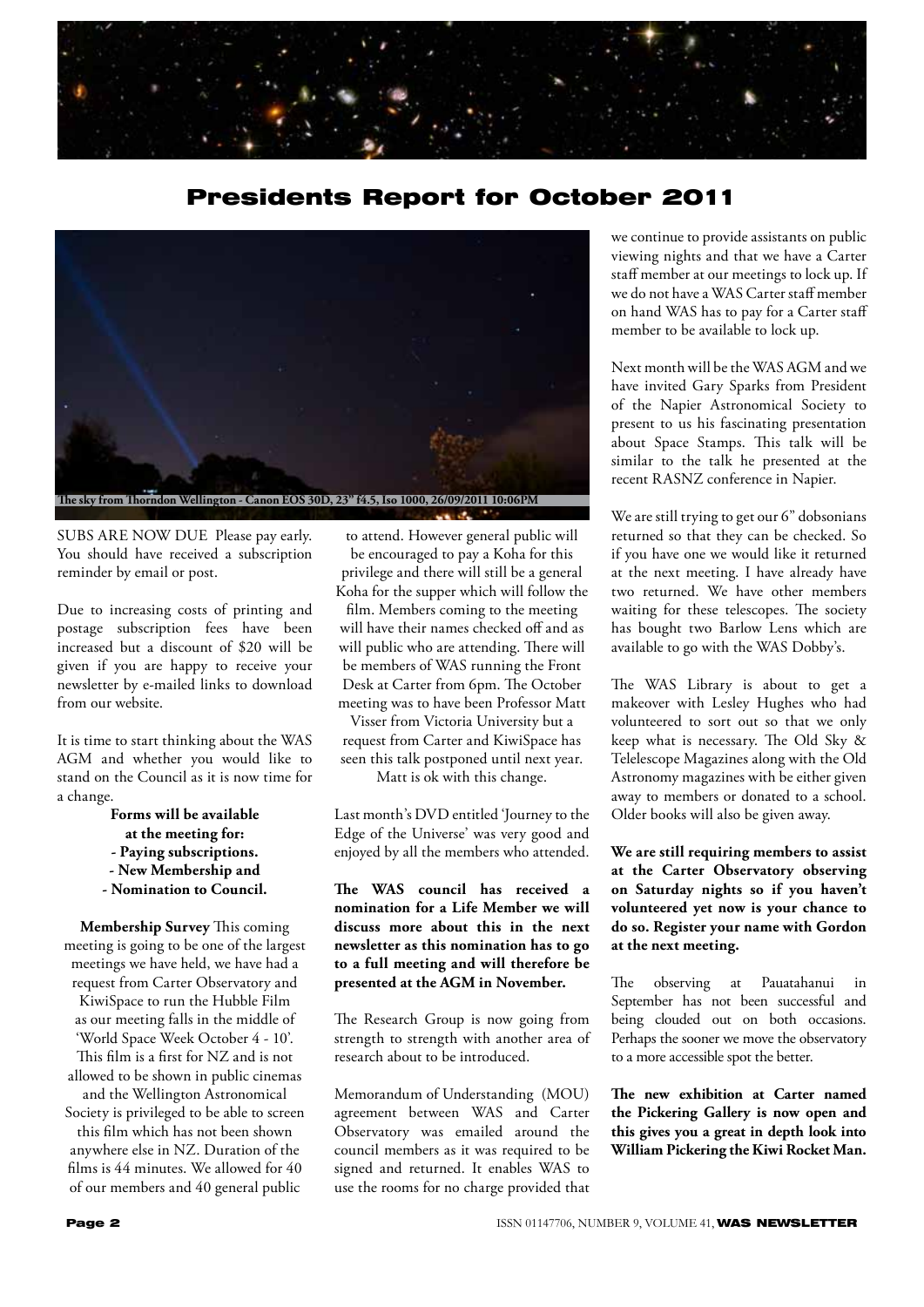

# **NO OBSERVING** AT PAUATAHANUI

## **OBSERVE THE MOON NIGHT**

**With Saturday 8th October being International Observe the Moon night the society has decided to NOT hold an observing evening at Pauatahanui this month but to join in with the Tawa College Astronomy Group who are holding Observe the Moon Night on the Saturday starting at 7.30pm. Remember with daylight saving it won't get dark till 7.30pm All WAS members are welcome remember we have access to Tea & Coffee and toilets.**

#### Third International Starlight Conference

**The Royal Astronomical Society of New Zealand along with the University of Canterbury are organising and hosting the Third International Starlight Conference. This conference will be held in Tekapo from the 11th to the 13th of June 2012.** 

The conference will be a multi-disciplinary meeting, and contributions will be welcome that not only include scientific and technical aspects of starlight, but also on themes which are educational, cultural, environmental, aesthetic, legal or political. It is hoped to include astro-tourism, Maori astronomy and public outreach through star-gazing. The relationship between stars and the ecology of the nocturnal biosphere will also be discussed.

#### See **http://starlight2012.org/** and

**http://www.starlight2007.net/** 

for further details.

vternational Starlight Conferenc

#### WAS NEWSLETTER VOLUME 41, NUMBER 9, ISSN 01147706 **Page 3** Page 3

# COUNCIL OF THE WELLINGTON ASTRONOMICAL SOCIETY INC.

#### *President:*

**Gordon Hudson** gordon@kpo.org.nz Ph 04 236 5125

*Vice-President*: **Roger Butland** roger.j.butland@xtra.co.nz Ph 04 478 0419

*Secretary:* **Chris Monigatti** chrismon@xtra.co.nz Mob 021 890 222

*Treasurer:* **John Talbot** john.talbot@xtra.co.nz Ph 04 293 4620

*Newsletter Editor:*  **Haritina Mogosanu** editor@was.org.nz

#### *Committee*

**Frank Andrews** frank.andrews@paradise.net.nz **Chris Monigatti** chrismon@xtra.co.nz Mob 021 890 222 **John Homes** john.homes@actrix.co.nz

**Aline Homes** aline.homes@actrix.co.nz

**Ross Powell** rossalanpowell@gmail.com Ph 04 389 9765

*Positions Outside Council Email newsletter* **Murray Forbes** murray\_forbes@xtra.co.nz

**www.was.org.nz**

## September 2011 Crossword answers

#### **Across**

*1. SCORPIUS' constellation with a sting; 5 . H ST ' a n o r b i t i n g t e l e s c o p e ; 6. JEWELBOX' Kappa Crucis Cluster; 8. ICE' frozen liquid; 9. KUIPERBELT' Pluto is the largest known member of this region of the solar system; 10. POLAR' ... bear; 12. SUN' closest star; 13. MASS' I weight 6 times less on the Moon, but still have the same ???; 15. COLLIMATION' to align optics accurately; 19. NASA' space agency; 21. UFO' flying saucer; 22. VULPECULA' northern constellation of the fox; 24. DENEB' alpha Cygnus; 25. SETI' BEM search; 26. GEMINI' one of the twins; 27. NADIR' opposite to zenith; 29. LOKI' volcano on Io; 33. KIRKWOOD' ... gaps in the asteriod belt; 36. ANDROMEDA' Largest galaxy in the Local Group; 37. NOVA' a new star; 38.*  GAS, solid, liquid or ...; 40. ORIONIDS, October *meteor shower; 42. ALTAIR' Alpha Aquilae; 44. BLUEGIANT' O or B type star that has left the main sequence; 45. BAR' some spiral galaxies have one; 46. RETROGRADE' when a planet appears to move 'backwards' from its normal motion across the sky; 50. DAY' 24 hours; 52. EUGENIA' asteriod with its own moon; 5 3 . ST A R ' r a t s ( a n a g r a m ) ; 54. PLANETARIUM' sky simulator; 56. OPPOSITION' when a planet and the Sun are in disagreement about the Earth; 58. SMC' satellite galaxy to the Milky Way; 59. PARSEC' spacer (anagram);* 

#### **Down**

*1. SAGAN' astronomy popularizer; 2. SEVEN' sisters in M45; 3. DEIMOS' A satellite of Mars; 4. SOHO' satellite observatory studying the Sun; 5. HOUR' unit of time; 6. JULIANDATE' the number of days since January 1, 4713 BC; 7. VENUS' a very cloudy planet; 11. ARCSECOND' cored cans (anagram); 14. AQUARIUS' The water constellation; 15. CHAOS' Maxwell Smart's nemesis; 16. LMC' could be mistaken for a cloud; 17. METEORITE' a shooting star that reaches the ground; 18. TIDE' "... and time wait for no man"; 20. JUPITER' largest planet in the solar system; 23. PELE' volcano on Io; 28. PLASMA' fully ionised gaseous state of matter; 30. YEAR' Period of Earth's revolutionn about the Sun; 31. POLARLANDER' roll a red pan (anagram); 32. AMATEUR' unpaid astronomer; 34. INFRARED' just beyond the red end of the spectrum; 35. MARS' God of war; 39. HALO' angels and galaxies both have one; 41. DINOSAURS' an asteroid may have done them in; 43. LEO, A lion circling the Earth; 47. ORION' the hunter; 48. COSMIC' "... censorship" - why Black Holes can't be naked; 49. NEAP' tide; 51. NOON' mid-day; 5 5 . LG M ' a c r o n y m f o r a l i e n s ; 57. IO' One of the Galilean satellites;*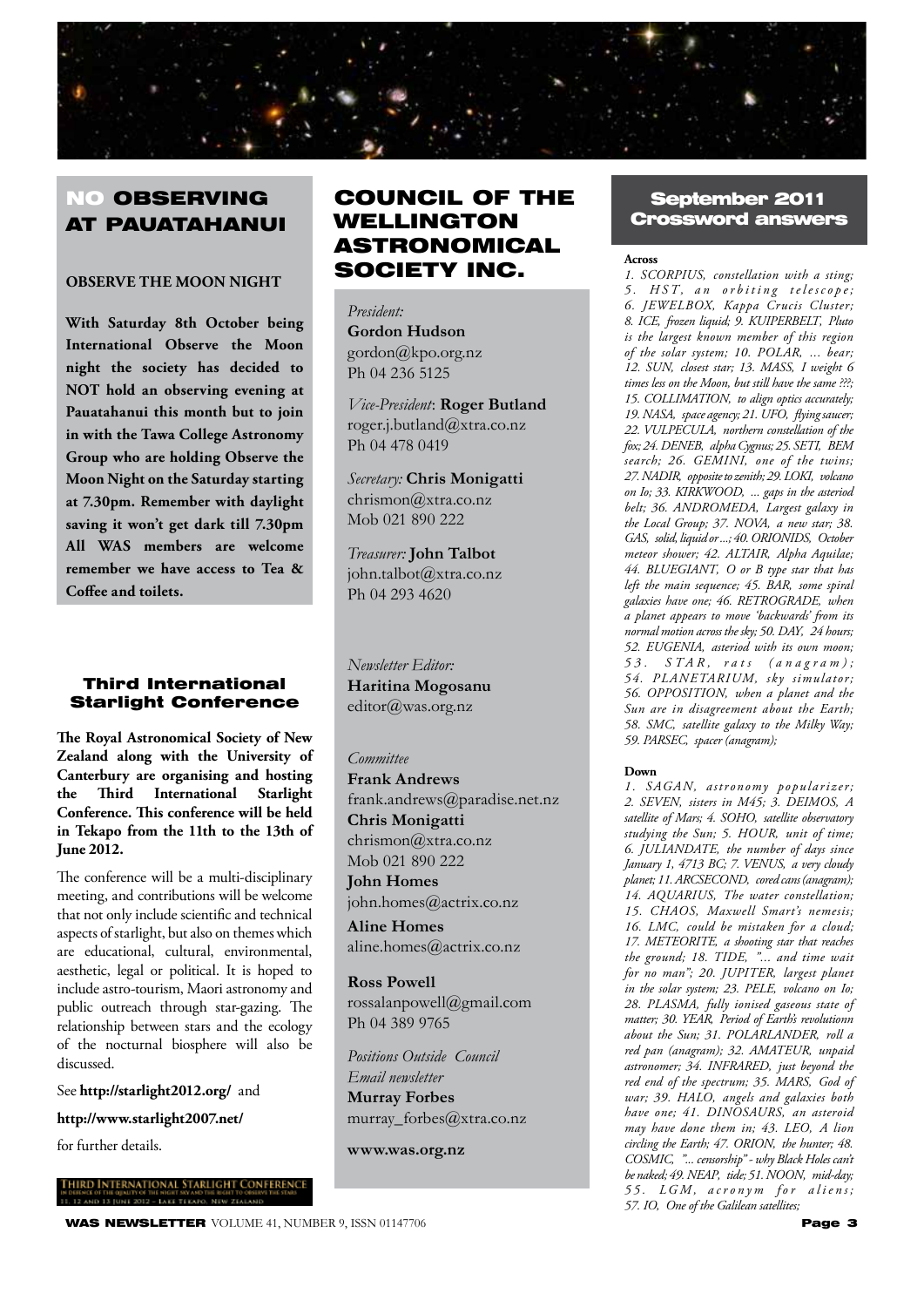



Oct. 1 at 10 p.m. NZDT Oct. 15 at 9 p.m.

#### Evening sky in October 2011

To use the chart, hold it up to the sky. Turn the chart so the direction you are looking is at the bottom of the chart. If you are looking to the south then have 'South horizon' at the lower edge. As the earth turns the sky appears to rotate clockwise around the south celestial pole (SCP on the chart). Stars rise in the east and set in the west, just like the sun. The sky makes a small extra clockwise rotation each night as we orbit the sun.

Venus is low in the west at dusk. It is joined later in the month by Mercury. On the opposite side of the sky Jupiter shines with a steady golden light. It is due north by midnight and sets in the west at dawn. Canopus is in the southeast moving up into the eastern sky. Vega sets on the opposite horizon. Crux, the Southern Cross, and the Pointers are in the south-west. Midway down the western sky is orange Antares at the heart of Scorpius. The Scorpion's tail, a.k.a. the fish-hook of Maui, curls up the sky. The Milky Way spans the sky from north through west and into the south. The Magellanic Clouds, nearby galaxies marked as LMC and SMC on the chart, are misty glows above Canopus.

Chart produced by Guide 8 software; www.projectpluto.com. Labels and text added by Alan Gilmore, Mt John Observatory of the University of Canterbury, P.O. Box 56, Lake Tekapo 7945, New Zealand. www.canterbury.ac.nz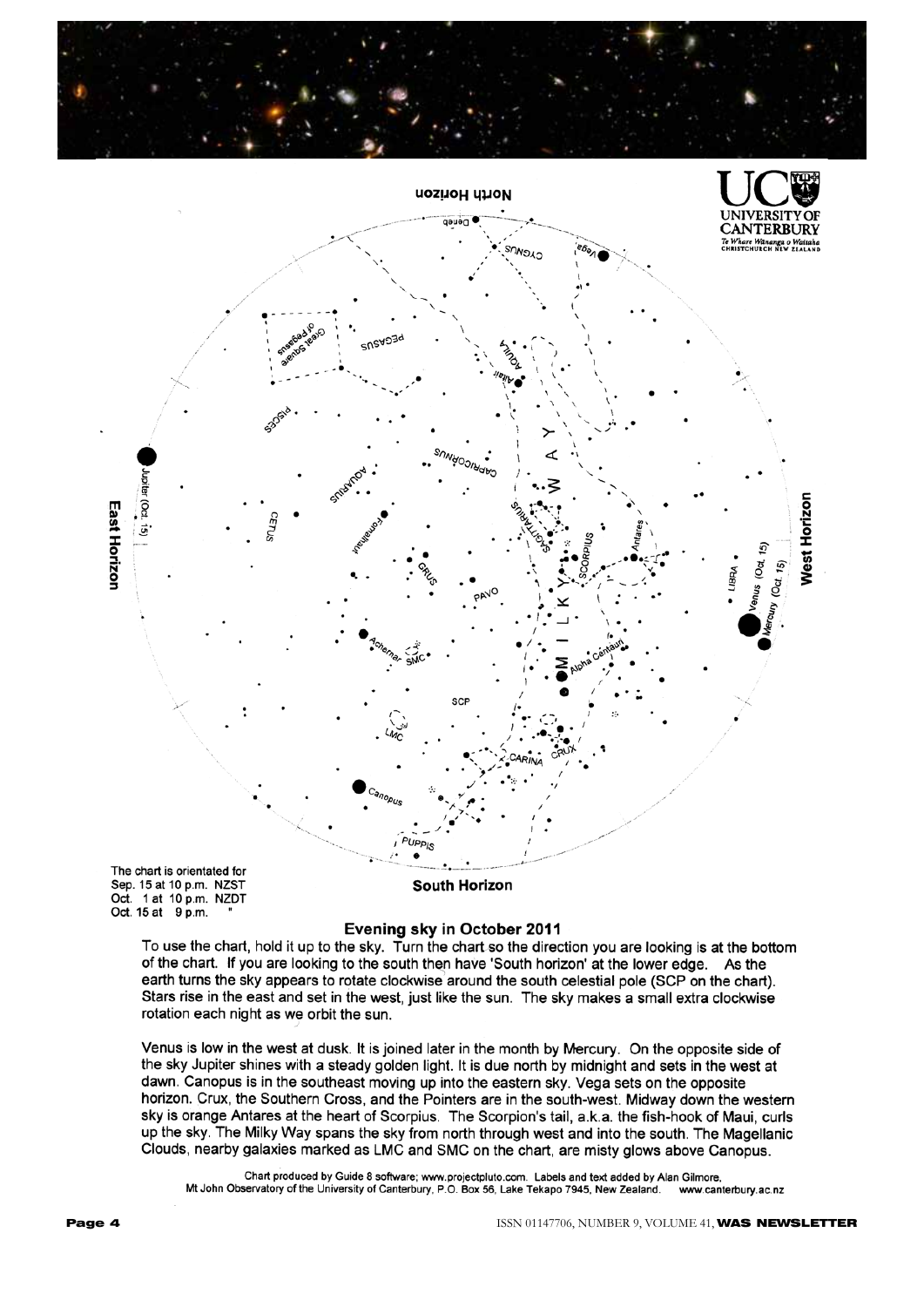

# The Evening Sky in October 2011



Bright planets enliven the early evening sky. Venus and Mercury are low in the west. They set later as the month progresses. On the opposite side of the sky Jupiter rises around 9 pm in early October. By the end of the month it will be in the east as the sky darkens.

At the beginning of October brilliant Venus sets an hour after the sun. Mercury, much fainter, climbs into view in mid October. It is swinging out from the far side of the sun. Mercury moves slowly toward Venus, passing it near the end of the month. The two planets will make an eye-catching pair in the twilight. Their closeness is a line-of-sight illusion, of course. Venus is on the far side of the sun 240 million km from us. In mid October Mercury is 210 million km away but rapidly approaching. Both are small in a telescope.

Jupiter rivals Venus for the title of 'Evening star'. It is the brightest 'star' in the late night sky, shining with a steady golden light. Binoculars and small telescopes show Jupiter's brightest moons close to the planet, swapping sides from night to night. Jupiter is around 600 million km away from us now.

Canopus, the second brightest star, is in the southeast at dusk. It swings up into the eastern sky during the night. Canopus is a truly bright star: 13 000 times the sun's brightness and 300 light years\* away. On the opposite skyline is Vega, setting in the late evening. Vega is the 5th brightest star. It is 50 times brighter than the sun but dimmed by its distance of 25 light years.

In the southwest are 'The Pointers ', Beta and Alpha Centauri, making a vertical pair. They point down to Crux the Southern Cross. Alpha Centauri, the top Pointer and the brightest star in that area, is the closest naked eye star. It is 4.3 light years away. A telescope magnifying 50x shows it as two stars. Beta Centauri, like most of the stars in Crux, is a blue-giant star, very hot and very luminous, hundreds of light years away.

Midway down the western sky is the orange star Antares, marking the heart of the Scorpion. The Scorpion's tail loops up the sky , making a backto-front question mark with Antares being the dot. The curved tail is the 'fish-hook of Maui' in Maori star lore. Above and right of the Scorpion's tail is 'the teapot' made by the brightest stars of Sagittarius. It is upside down in our southern hemisphere view.

The Milky Way is brightest and broadest in Scorpius and Sagittarius. In a dark sky it can be traced down past the Pointers and Crux into the south. In the north it tracks down the north sky to the right of Vega. From northern parts of New Zealand the star Deneb can be seen near the north skyline. It is in a broad part of the Milky Way and is the brightest star in Cygnus the swan.

The Milky Way is our edgewise view of the galaxy, the pancake of billions of stars of which the sun is just one. The thick hub of the galaxy, 30 000 light years away, is in Sagittarius but is mostly hidden by dust clouds in space. These 'interstellar' dust clouds appear as gaps and slots in the Milky Way. Binoculars shows many clusters of new stars and some glowing clouds of leftover gas scattered along the Milky Way. The Large and Small Clouds of Magellan, LMC and SMC, look like two misty patches of light in the southeast sky. They are easily seen by eye on a dark moonless night. They are galaxies like our Milky Way but much smaller. The LMC is around 160 000 light years way; the SMC around 200 000 l.y away.

After twilight ends on moonless evenings in a dark rural sky the Zodiacal Light is visible in the west. It is seen as a faint broad column of light. It is sunlight reflecting off meteoric dust in the plane of the solar system. In very dark skies a pale glow called the Zodiacal Band can be traced across the sky.

Mars (not shown) remains low in the northeast dawn sky; a medium bright orange 'star'. At the beginning of the month it will be sitting in the Praesepe star cluster, a hazy patch of light to the eye. It moves steadily eastward (rightward) through the month. It is 260 million km away and tiny in a telescope.

*\*A light year (l.y.)is the distance that light travels in one year: nearly 10 million million km or 1013 km. Sunlight takes eight minutes to get here; moonlight about one second. Sunlight reaches Neptune, the outermost major planet, in four hours. It takes four years to reach the nearest star, Alpha Centauri.*

Notes by Alan Gilmore, University of Canterbury's Mt John Observatory, P.O. Box 56, Lake Tekapo 7945, New Zealand. www.canterbury.ac.nz, 110410

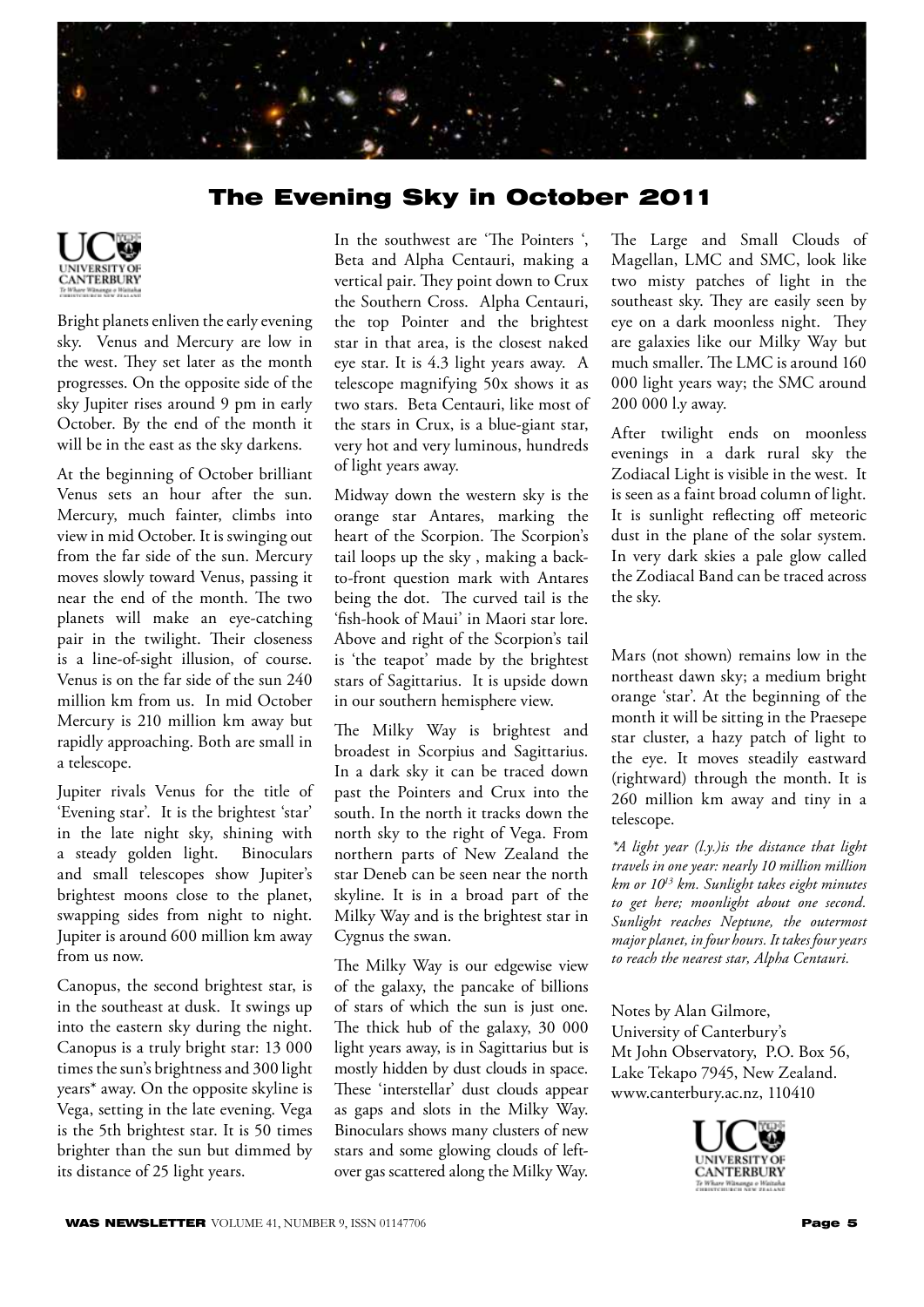

John Field's astrophotography page



## *47 Tucanae (NGC 104) Image and text by John Field*

The second brightest globular cluster in the night sky is surpassed only by Omega Centauri. Covering the same area as the full Moon this cluster is visible to the unaided eye as a fuzzy star near the Small Magellanic Cloud in the constellation of Tucana. This cluster has the an estimated mass of 10 million times that of our Sun and there is some evidence that a Black Hole 1500 times the mass of Sun may reside at the core of this cluster that may explain its unusually high density compared to other

Globular Clusters. 47 Tucanae is estimated to be 16,000 light years away making it amongst the closest globular clusters to us. On the left side of this image can be seen the globular cluster NGC 121 and to the upper right NGC 291, both are background globular clusters belonging to the SMC.

This image was taken using a Canon 1000D camera at ISO 800. 20 twominute images were taken using a Skywatcher 80 mm f-5 refractor and BackyardEOS. The images were then stacked, flat fielded, and dark subtracted using Deep Sky Stacker and processed in Adobe Photoshop 6.0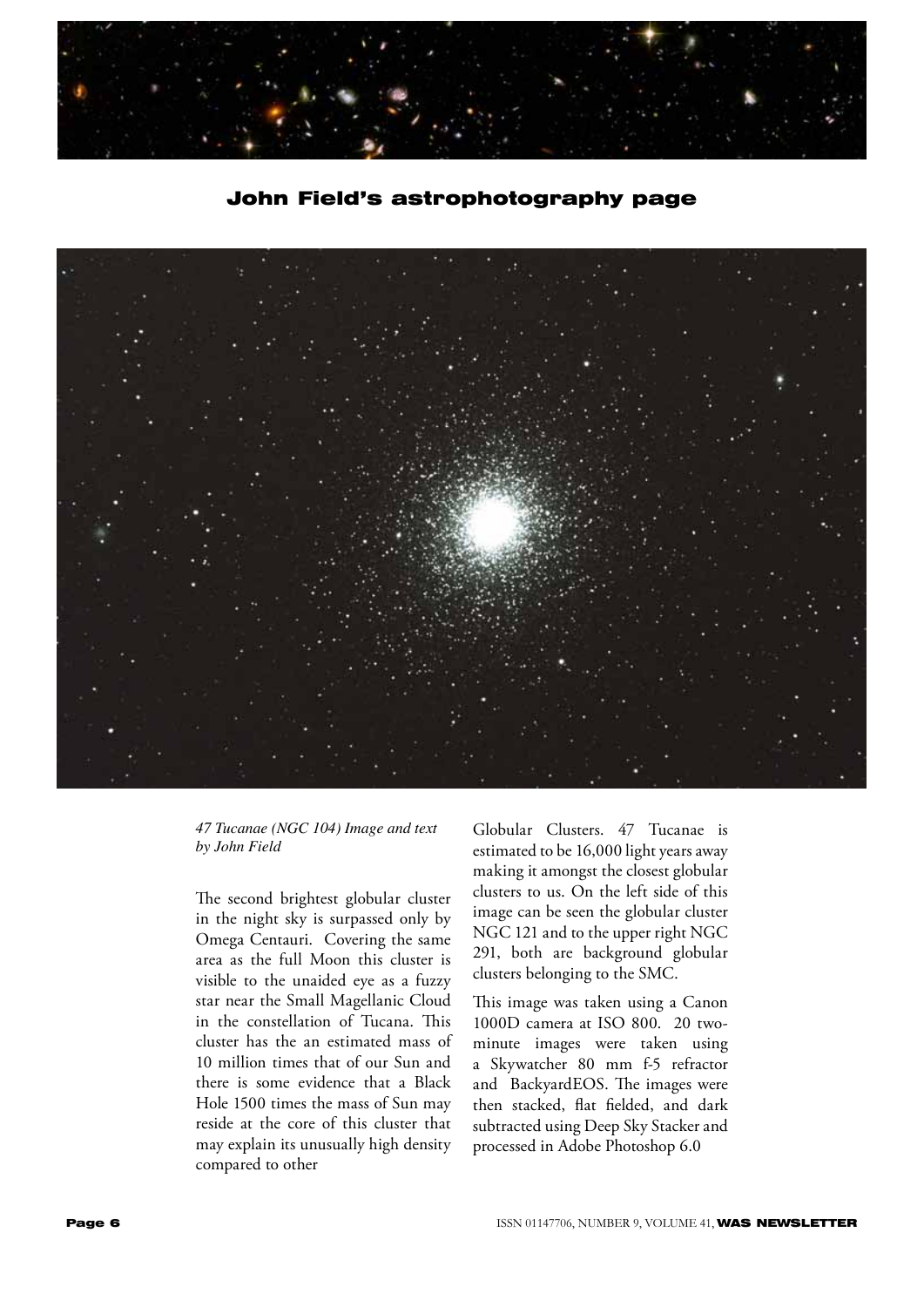**The lights will be on each evening from 10 September until 23 October."**

## Light Pollution in Wellington and Christchurch

**"And Wellington is into this as well. The Carter Observatory has had a clear sky ruined by a searchlight at the waterfront pointing its light over the observatory. And worse has followed if the promise in this press release from Victoria University has been fulfilled:** 

**"This Saturday the night sky over Wellington will come alive with lights being beamed across the city. Victoria University has teamed up with key supporters to present 'Lights over Victoria', a project designed to shine lights over Wellington during the months of September and October.**

High-powered beams will be projected from a building at each of Victoria's Kelburn, Te Aro and Pipitea campuses and will converge over the CBD.

Christchurch's White Lights of Hope have not met with universal acclamation. This copy-cat idea -- see New York -- was instigated by Janine Morell-Gunn, of Whitebait-TV. The following paragraphs are a compilation of opinions posted to the nzastronomers Yahoo! group.

**"Semi-permanent xenon lights will range around Christchurch's sky every night till 23 February. So any attempt to do astrophotography near Christchurch is now out of the question. Surprisingly there is no push to have them turned off at midnight, or have them on once a week, etc."**

"This type of thing has set a precedent for much more light pollution in NZ. How many other centres will think something like this is a good idea and have lights on all the time? (Well, Wellington for a start. See below.)"

**"There are complaints about green lasers being pointed at aircraft, yet these lights are allowed to go over all the sky. One would expect that the glare seen from the air would be as dangerous as a laser. Christchurch was quick to adopt Earth Hour as a symbol to save power. All these lights do is waste power and cause massive light pollution. The government has TV adverts asking people to save energy. Meanwhile the Christchurch council allowing it to be wasted on projects like this."**

"Westpac is said to be paying for the energy wasted by the lights. But who really pays? You and I do indirectly through higher bank fees, etc. Nothing like this is free. You pay for it one way or another."



**We are proud of our capital city location and this light show will contribute to the amazing atmosphere that will grip the city during the exciting sporting and cultural events planned for that time, says Andrew Simpson, Chief Operating Officer."**

Fuji Xerox, Dimension Data, EMC, Mainzeal, Downer and NEC Business Solutions have come on board to sponsor what they regard as a unique chance to work with a key client Victoria University to shine a light on the city of Wellington.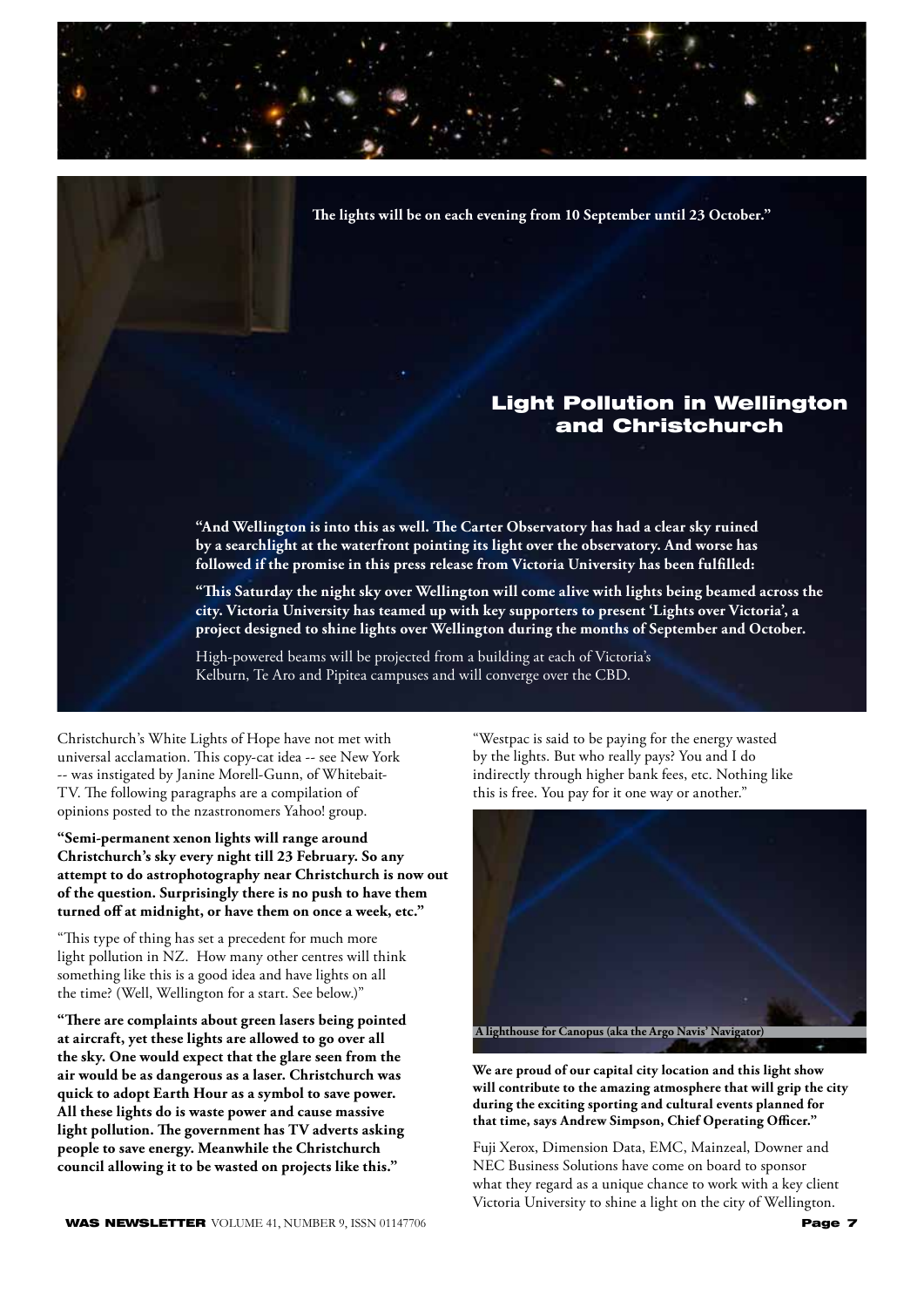

## Research Astronomy Group's Page

## **The main areas we have decided to focus on are Variable Stars and Occultations. Many of the group already observe one or both.**

Murray Forbes is leading the Variables group and set us home work to map and locate a known eclipsing binary variable star RS Cha (Chameleon) also known s Tycho 9403-1987-1 at RA 8:43:12, Dec -79:04. This should be visible above 0 deg altitude year round so is not season dependant. John Talbot

OBSERVING AT THOMAS KING

All public observing evenings will be held at the Thomas King Observatory run by our Observatory Director Ross Powell. from 8:00 pm. **Ring Ross on 389 9765 t**o check if there are public observing evenings on most FRIDAYS, starting as soon as it gets dark depending on the weather and Ross's availability.

is leading the Occultation group and is publishing predictions for the Wellington area on our web site at http://was.org.nz/01Occs.html.

These include both Lunar events that should be visible in a 6 inch telescope and Minor Planet events that may be a bit dimmer but which have high probability of being seen. Even if you do not have recording equipment it can be fun in the evening to observe a star disappearing behind the dark edge

of the moon during the first half. Or if you like getting up real early and want a harder challenge try for some bright reappearances during the second half of the cycle.

## *The Research group meets each month at 6:30pm before the main meeting.*

Please feel free to come along and join in if you are interested. This is also a good time to bring along that telescope or observing problem you may have for discussion.

## Lunar Occultation of Mercury

We note that there is a daytime occultation of Mercury coming up on Friday

28 Oct (also New Moon).

day Time P Object Sp Mag Mag % Elon Sun Moon y m d h m s No D v r V ill Alt Alt Az 11 Oct 28 2 9 22 Disappear Mercury -0.3 -0.3 2+ 18 51 66 325

Duration of planetary disk occultation: predicted time ±7.5 secs 11 Oct 28 3 29 14 Reappear Mercury -0.3 -0.3 2+ 18 37 54 295

The event map shows it covering all of Australia and NZ.

As this will be close to sun at same time any observation should be done with great care Not to point your eye, binoculars, telescope etc at the sun itself. This will make this for a challenging observation. Filters or aperture stop will be required if you are using your normal occultation set up.

## Formation of a Digital SLR Variable Star Observers Group:

John Field

The introduction of DSLR cameras has been a boon to astrophotographers but recently there has been a number of observers experimenting with DSLRs to conduct observation of variable stars.

The equipment needed to do this is a Canon DSLR camera and normal lesnses, tracking is optional as it appears there are a number of bright variables visible in 30 second exposures.

A tutorial and information is on this type of imaging can be found at: http://www.variablestarssouth.org . I am interested in creating a local group to share ideas, efforts and hopefully results! If you are interested in joining this programme please contact me at john.field@paradise.net.nz.

## Comet Elinin C/2010 X1 Breaks Up

For some reason internet cranks latched onto Comet Elenin C/2010 X1 and made dire predictions of its effect on Earth when it passed by in October. Among other claims were that it was a brown dwarf star and that it would block out the sun for three days. For a selection of fearful questions, and answers by people at the Jet Propulsion Laboratory, see http://www.jpl.nasa.gov/news/ news.cfm?release=2011-255

(*continued in page 9*)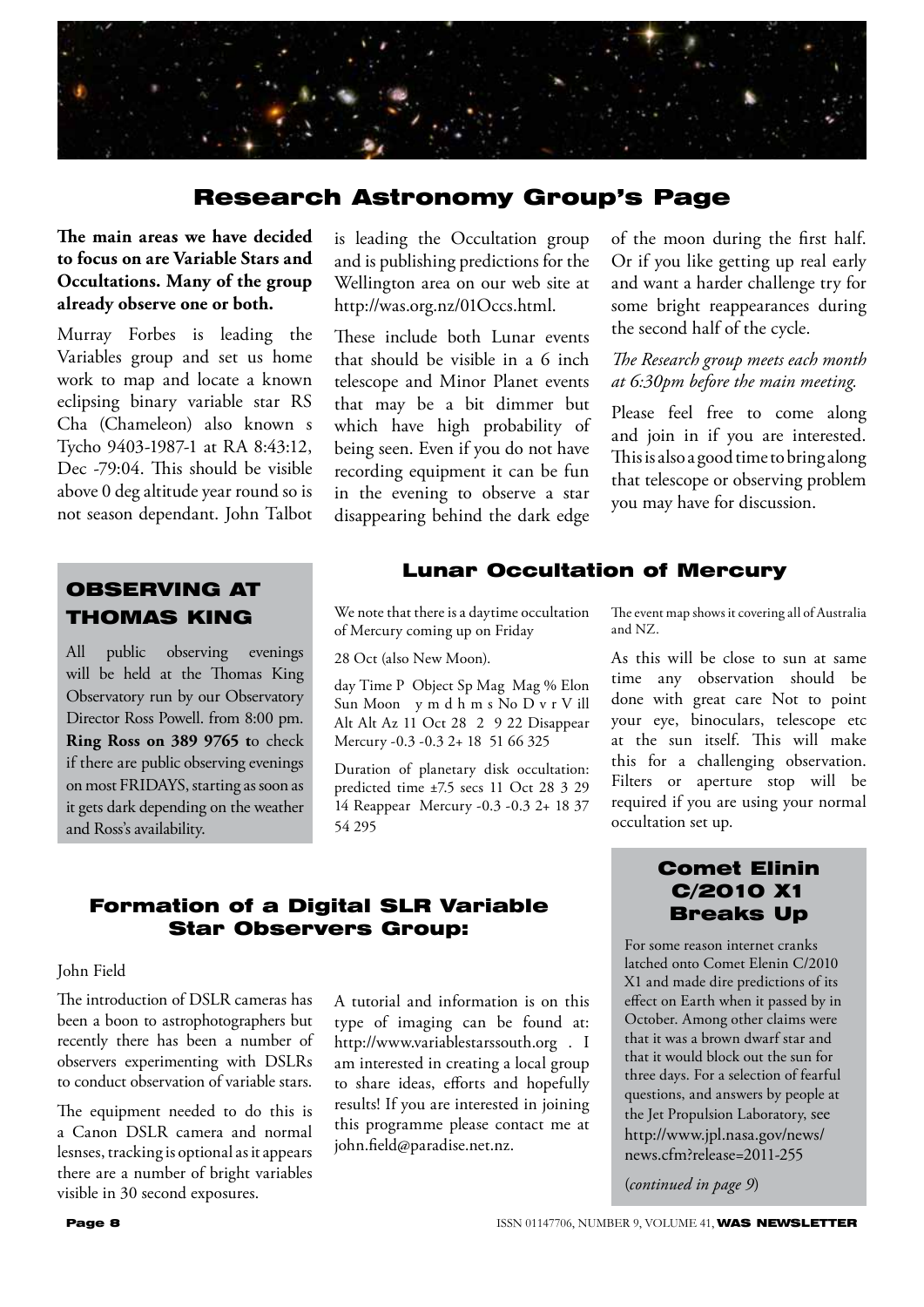

## (*continued from page 8*)

Ironically the comet has broken up so is unlikely to even be visible in October. On August 31 Dan Green of the IAU's Central Bureau reported in CBET 2801 that observations by Michael Mattiazzo of Castlemaine, Victoria, showed the comet to be disintegrating. This followed a notable fading of the comet from August 17 to 22 and the comet becoming dispersed in CCD images. An image taken by Mattiazzo on August 27.37 UT showed the nuclear condensation spread out into an elongated, diffuse smudge, reminiscent of comet C/1999 S4. Robert McNaught confirmed this appearance on images taken with the Uppsala Schmidt telescope at Siding Spring, noting that there is absolutely no condensation visible, making astrometry very difficult.

Many comets have been seen to disintegrate in this way. The 'dirty snowball' that is the solid part of the comet simply breaks into pieces that evaporate away. From its faintness it was apparent that Comet Elinin had a small nucleus in the first place, estimated at 3-5 km across.

L. Elenin of Lyubertsy, Russia, has since discovered periodic comet P/2011 NO1. It was initially filed as an asteroid before a slight fuzz around it was noticed. P/2011 NO1 circles the sun in 13 years. It was discovered remotely with 0.45-m f/2.8 astrograph at the ISON-NM Observatory, Mayhill, USA.

 As well as the late Comet Elenin something called Nobiru is headed our way intent on our doom. As if the Mayan calendar and the global economy weren't enough to worry about...

## The medical effects of light pollution

Excessive light is a problem for everyone, not just amateur astronomers. Sky and Telescope readers are well aware of the many problems associated with light pollution, such as energy waste, sky glow, and environmental impact. But not many people know about the burgeoning growth of research that demonstrates direct human-health issues related to excess light. In fact, health effects might ultimately be the most important reason to control light pollution.

The energy wasted by excessive lighting is produced mainly by burning fossil fuels, leading directly to air pollution that causes higher asthma rates and increased respiratory problems for people with lung disease and other medical is sues. Glare is the most common health safety problem resulting from poorly designed outdoor lighting. You have probably noticed poor vision stemming from glare on a dirty windshield. Over time, calcifications build up in the lenses of our eyes, which eventually develop into a cataract. These calcifications and other lens and eye imperfections scatter light in a similar fashion to a dirty windshield.

This effect grows more severe with age, and it's the primary reason why elderly people have a difficult time driving at night near poorly designed streetlights. Most people with this problem are not even aware that glare is the main cause of their poor night vis ion, and that they could drive more safely if streetlights were properly designed. Recognizing this fact, the American Medical Association (AMA) adopted a resolution in 2009 urging full shielding for all public street lighting.

A hot new area of research is how night light disrupts our circadian rhythm. Numerous papers over the past 15 years have led medical researchers to conclude that night light increases the incidence of certain cancers, most notably breast cancer. In fact, researchers now estimate that up to 30% of breast cancers may be due to light at night suppressing circadian rhythm. The research basis for this conclusion has become so compelling that the World Health Organization recently declared circadian-rhythm disruption to be a class 2A carcinogen - placing it on the same level of severity as the effects of tobacco smoke on lung cancer. The biochemical mechanism for this problem has been thoroughly researched and is thought to result from the suppression of melatonin production by the pineal gland in the center of OUI brain. This gland produces melatonin while we sleep. Repeated exposure to light at night markedly suppresses melatonin production. Previous research has shown that this hormone helps the immune system suppress the development of several types of cancers.

As an elected member of the AMA's Council of Science and Public Health, I have asked the world's five foremost researchers on this subject to help me draft a review paper to summarize these important studies. This report should be available to the public within a year, and I hope it will help governments adopt sensible and rational lighting policies .

*Article taken from the September 2011 number of SKY & TELESCOPE, p 86*

*Mario Motta, M.D. , is a cardiologist at the North Shore Medical Center in Salem, Massachusetts, and a recent president of the Massachusetts Medical Society. A devoted amateur astronomer, he authored the article about building his dream observatory in the May 2011 issue (page 32). To watch a video oj Dr. Motta discusing light pollution, visit SkyandTelescope.com/Motta.*